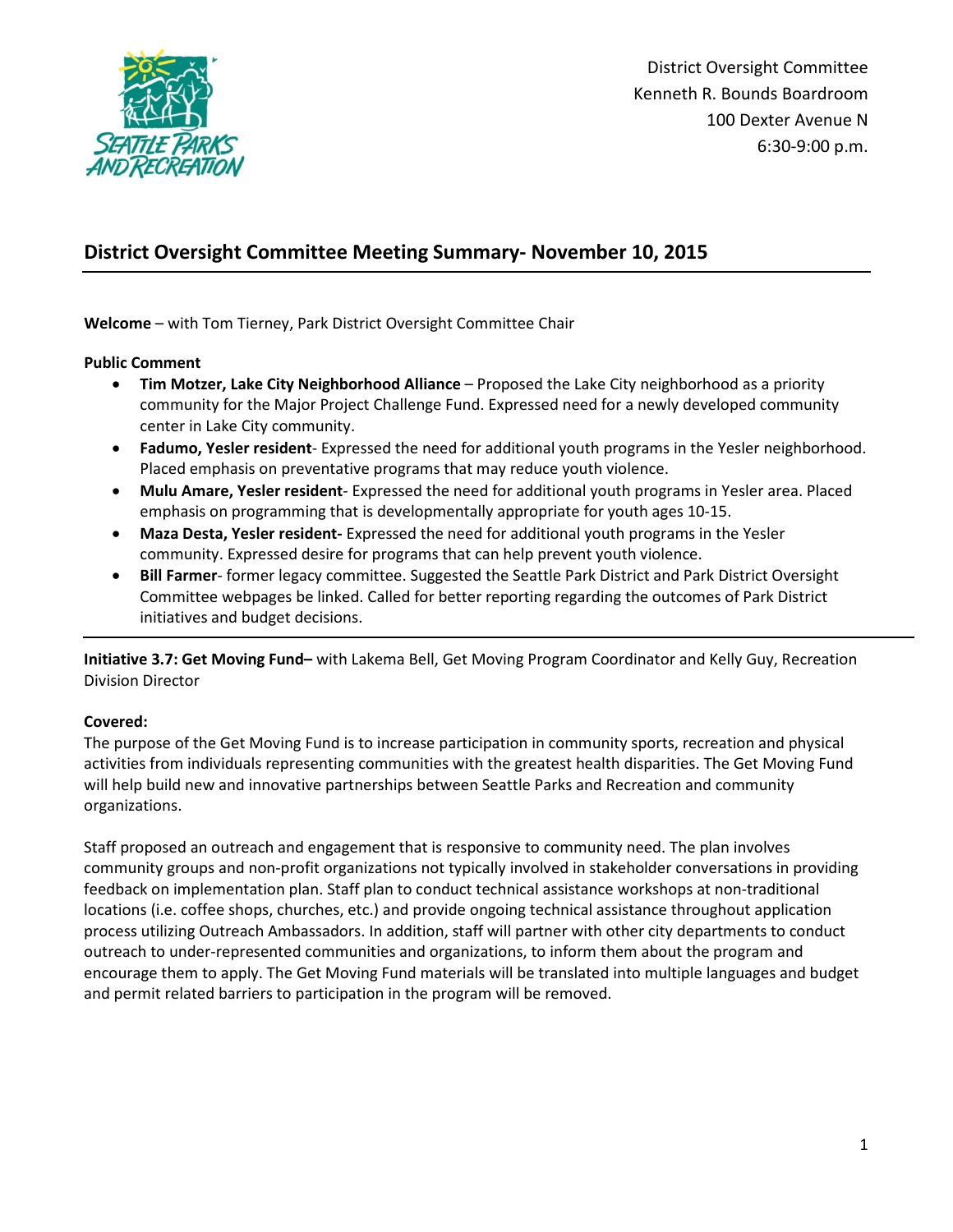## **Q&A, Comments- Initiative 3.**7**: Get Moving Fund**

**Q1: Consider partnering with community center advisory councils to help community groups complete the application. Consider adding the Associated Recreation Council (ARC) the resource list you have compiled for potential applicants.** 

*A1: We will add ARC to our resource list and to our suggested sources for application assistance.*

# **Q2: Will you be tracking who you are talking to during your outreach process?**

*A2: We will report quarterly on the outcomes of our outreach and engagement plan activities.* 

# **Q3: How can we address access issue experienced by smaller groups who struggle to meet some of the participation requirements?**

*A3: A plan describing how applicants will sustain the activity beyond the life of the grant is a requirement for programs applying. It is possible for applicants to apply for supplement Get Moving funding with Rec for all funding. We will help applicants identify resources that will increase their success.*

# **Q4: How can the Get Moving Fund help sustain an activity awarded in 2016 through subsequent years?**

*A4: The fund is not currently designed to sustain the awarded activities beyond the life of the award. Staff will work with awardees to collect and report that data that may demonstrate the success of the activity. In 3 years, staff hopes assess whether the fund can be restructured to support the kind of request described.* 

## **Q5: How were priority neighborhoods and site selection conducted?**

*A5:* We looked at King County and Census data regarding health disparities and community demographics.

# **Q6: Would you consider adding Seattle Housing Authority sites to your priority site list?**

*A6: We will add Seattle Housing Authority sites to our priority site list.* 

## **Q7: Is it required that it take place in their facility**

*A7: There is no requirement that the program take place where they are?*

## **Recommendations/Decisions Made- Initiative 3.7: Get Moving Fund**

• Committee voted upon and unanimously agreed to make a recommendation to the Parks and Recreation Superintendent for approval of the Get Moving Fund proposal process, application and scoring criteria.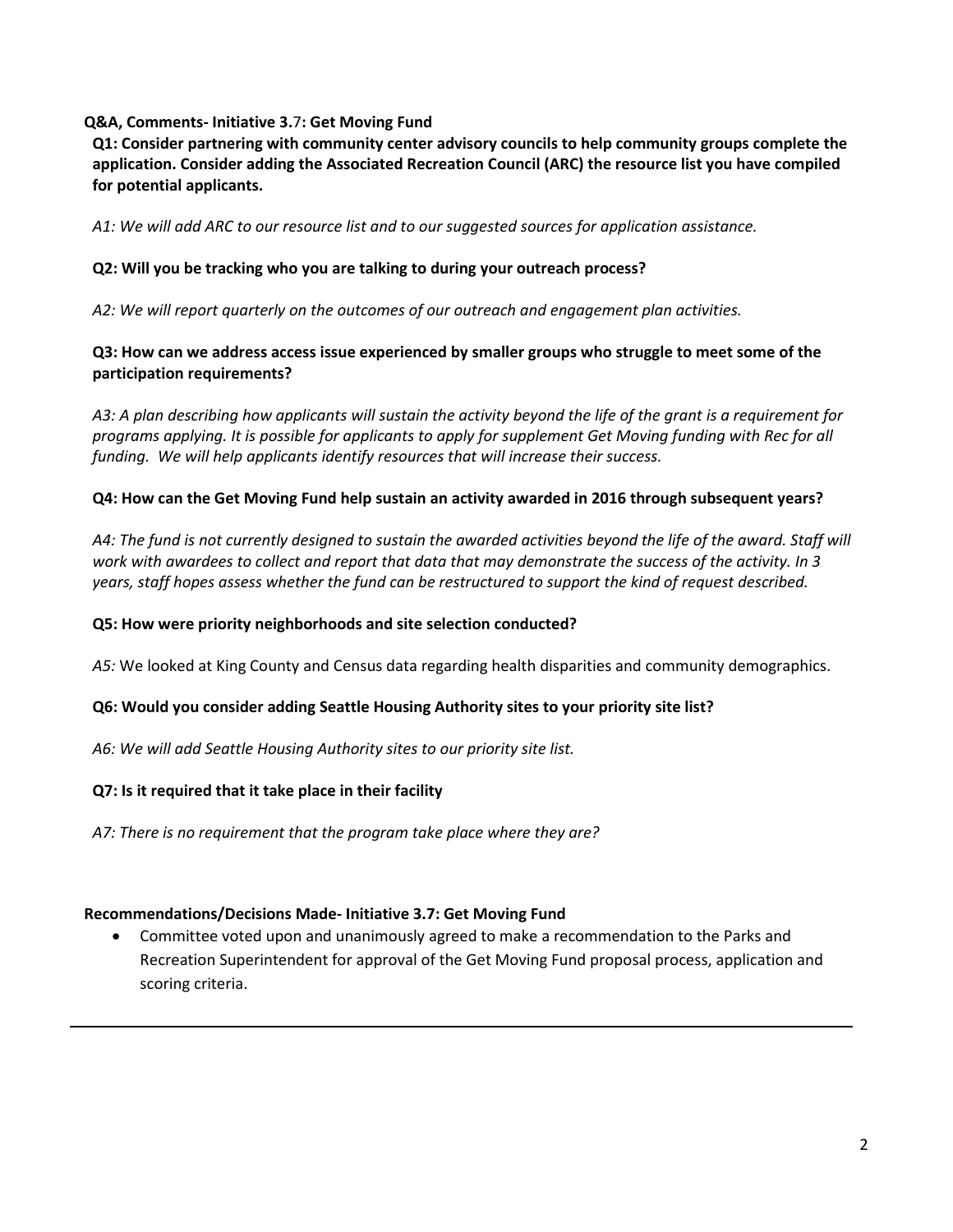## **Initiative 3.2: Recreation Opportunities for All–** with Kelly Guy, Recreation Division Director

## **Covered:**

The purpose of Initiative 3.2: Recreation Opportunities for All is to create partnerships with organizations that represent underserved populations, helping to provide innovative new programs to those who will benefit the most. To provide support to local non-profit organizations and local community based groups, in offering programs, events to increase participation in community centers. Further strengthen the collaborative working relationship between Seattle Parks and Recreation and community organizations. Staff proposes partnerships with approximately 25 new, responsive programs per year.

Staff proposed the following set of criteria for awardee selection: quality of activity, program and/or project, community impact, feasibility, sustainability, alignment with the mission of Seattle parks and recreation.

Outreach and Engagement Objectives: Staff plan to involve community groups and non-profit organizations not typically involved in stakeholder conversations in providing feedback on implementation plan. Staff plan to work with Neighborhood House to hire at least six outreach workers (\$110,000) to convene community organizations, non-profits and local business owners in November to receive feedback on the implementation plan. Staff will host several workshops at community agencies, local gathering places in 1<sup>st</sup> quarter of 2016 to provide support, assistance and equity in the 2016 application process to potential applicants. Application materials will be translated into different languages, as the budget permits.

Performance Measure and Reporting Requirements: Parks and Recreation creates an annual report on the program.

## **Q&A, Comments- Initiative 3.2: Recreation Opportunities for All**

**Comment:** Viewing the fund as an opportunity to reevaluate job requirements for city employment is a good idea. Emphasizing the opportunity to provide post-incarceration reentry support through this opportunity is also a good idea. Consider reevaluating the driving requirements associated with entry level employment as, driving may be obsolete.

**Comment:** I would like to commend you on the efforts proposed in your outreach plan. I want to make sure that your efforts are leveraged by continuing existing fiscal relationships in which you are experiencing success.

# **Q1: How many outreach worker stipends will be offered using the \$120,000 allocated to the Recreation Opportunities for All initiative?**

*A1: The number of stipends available will* depend upon the cost of living and Neighborhood House overhead. We are hoping for four outreach workers. Staff also want to figure out how this program is an entry point to City Employment.

# **Q2: Will there ever be more Park District funds dedicated to support Initiative 3.2: Recreation Opportunities for All or similar initiatives?**